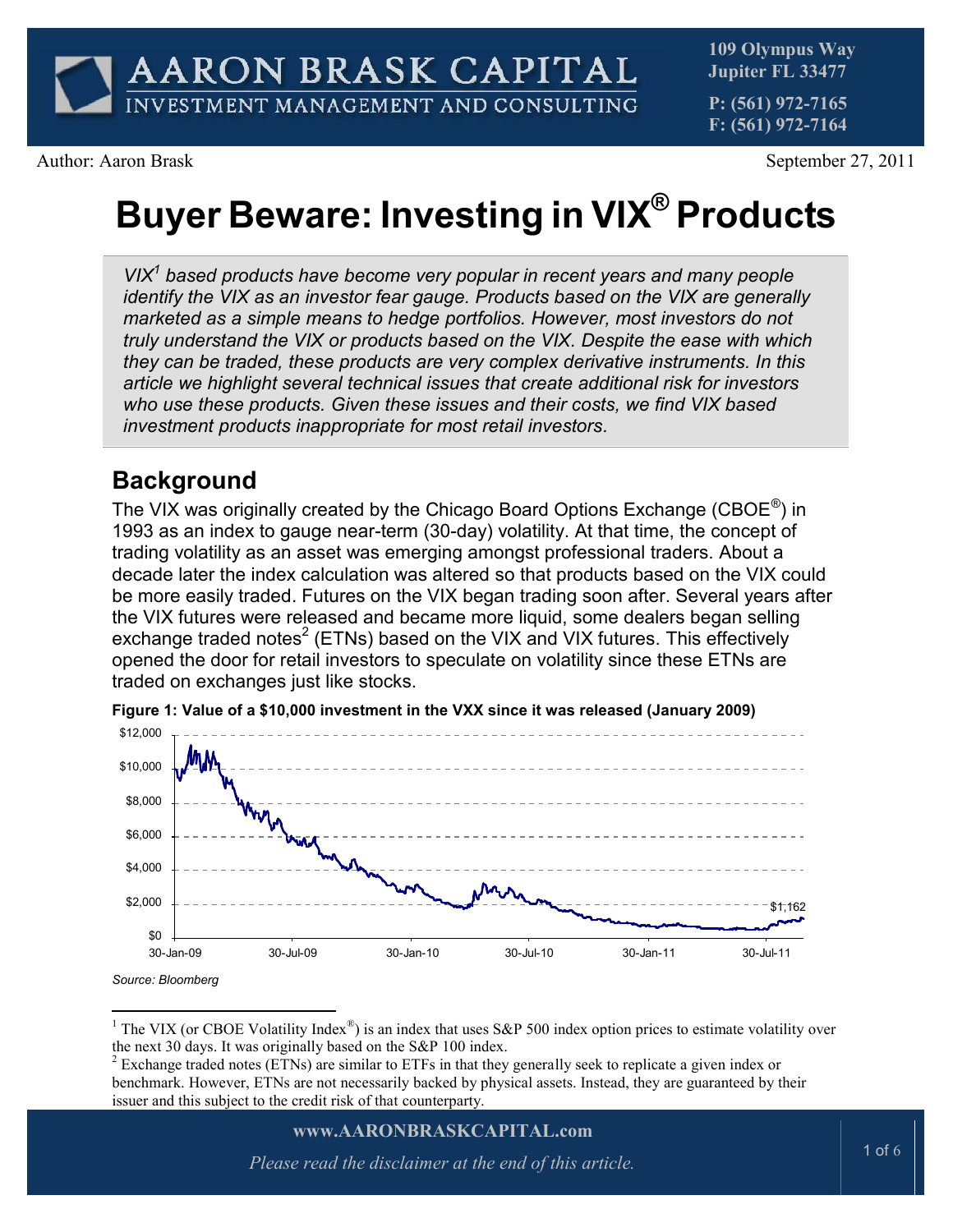**P: (561) 972-7165 F: (561) 972-7164**

Author: Aaron Brask September 27, 2011

# **The Good**

In our view, the main benefit of VIX based products is that they create a new class of volatility related investments. Volatility is negatively correlated with the equity markets and does not behave like traditional assets. In particular, it has a tendency to spike up but generally requires more time to drift lower. This asymmetric nature of volatility leads many to consider it a valuable asset for diversifying portfolios.

While we believe the embedded costs of these products far outweigh the benefits for most investors (ie, those who hold them for longer than a day), day traders may be able to leverage these new products without falling prey to their holding costs. In any case, investors should attain a solid understanding of the product and its true costs before putting their capital at risk with these new instruments.

# **The Bad**

In a nutshell, we believe that VIX based products are highly complex and should only be used by professional investors who understand their risks of these derivatives. In the following, we explain what we believe to be the major pitfalls with respect to the VIX products (futures, ETNs, and options). Most of these points are technical in nature but we attempt to summarize them as intuitively as possible. The last point, however, is the most subtle and also the most technical. Accordingly, we describe it in the following section ("The Ugly").

- Bait and switch: The VIX has many attractive characteristics that are often highlighted while promoting VIX based products. It never goes to zero, its appears to be range-bound, negative correlations with equities, etc. However, the VIX itself is not the asset being traded. Futures, options, or ETNs are the products that investors put money into and their costs are not included in the VIX itself.
- Costs: Many of these ETNs charge management costs on the order of 1% per year. That may appear fair given the tedious and technical requirements to hedge these products. This does not include the much more significant costs that are embedded in the futures (which ETNs typically invest in). The VIX's rebalancing calculation rolls shorter dated options contracts into the longer dated options without imposing a cost. However, the options the VIX and its futures are based on embed a time value that erodes with each passing day. This is why any long-term chart that maintains constant exposure to VIX futures goes down. Presumably, this is why the creators of some ETNs included specific contractual clauses which allows them to reverse split the share price so it does not end up trading like a penny stock.
- Term structure: Traditional futures contracts are based on the cost of delivering the underlying asset at some later date. So the future price is approximately the cost of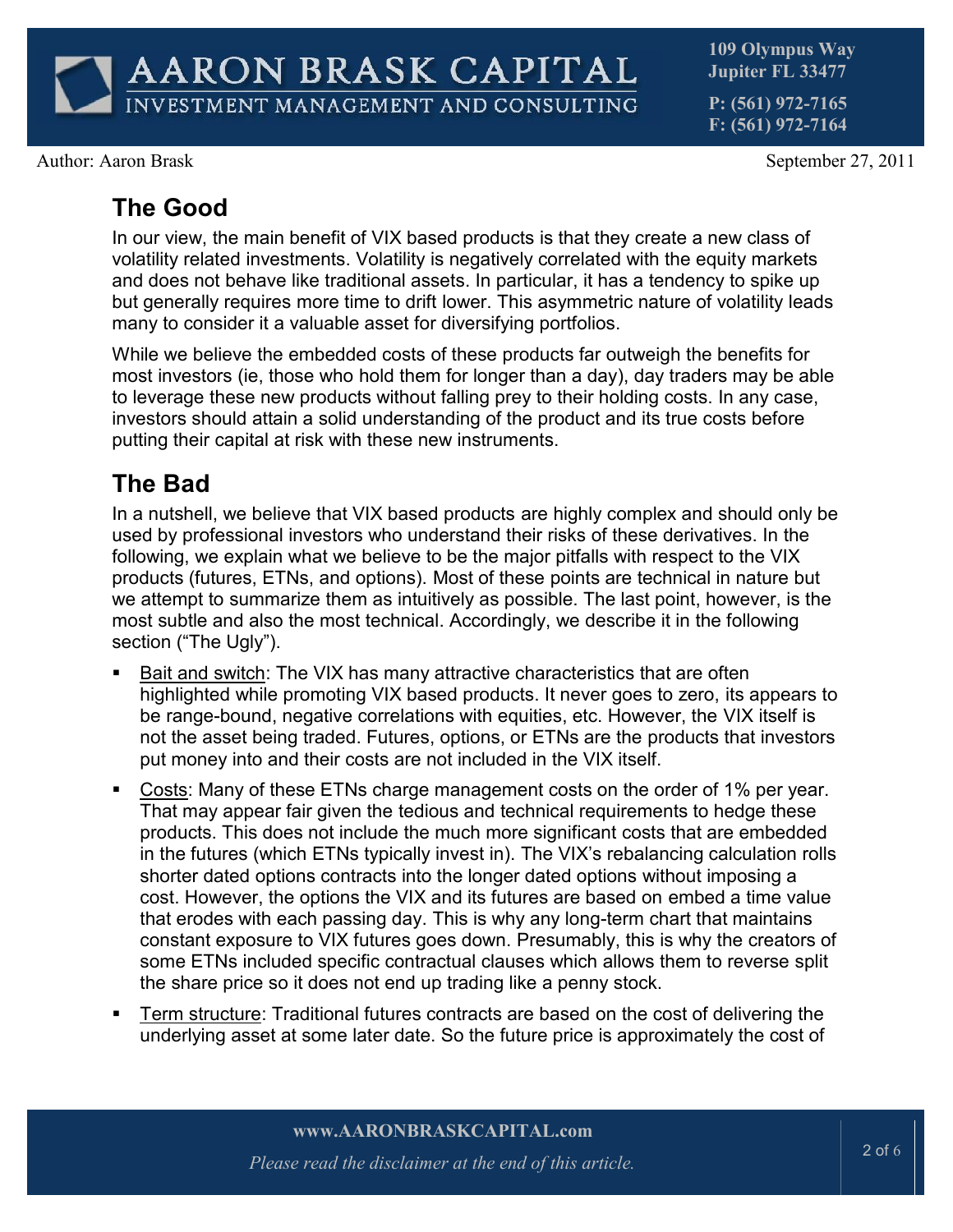**109 Olympus Way Jupiter FL 33477 P: (561) 972-7165 F: (561) 972-7164**

Author: Aaron Brask September 27, 2011

the asset today, plus interest and any cost of carry $^3$ . In effect, the asset is the same asset but is received at a later date. In the context of VIX futures, the asset being purchased in volatility over particular period of time, say the month of October. In July this period is three months out, but in September it is only one month away. This asset effectively slides down the term structure for volatility. This is actually just another way of observing the cost imposed by the loss of (options) time value, but again highlights the very complex nature of these instruments.

- Settlement: The VIX futures settlement is based on the value of the VIX at expiry. The value of the VIX is based on options prices and these option prices are based on people's perceptions of the future. No real asset is ever realized or received. This further opens the door for potential manipulation of settlement prices.
- Conflict of interest: ETNs are often traded and hedged by the same traders who make markets in the underlying VIX futures as well as the (S&P 500) options the futures are based on. Conceivably, traders who hold the opposite side of a position (the retail market is generally long VIX based ETNs) may be inclined to manipulate settlement prices in their favor.

# **The Ugly**

Despite the name of this section, this issue is not necessarily worse than the others mentioned above. It is, however, much more mathematically in depth and thus considered an ugly topic by many. Accordingly, this discussion involves more technical content.

At the root of this issue is the difference between volatility versus variance (volatility squared). Many readers may be familiar with the basic concept of volatility or standard deviation. Some may even recall how the standard deviation relates to the normal or bell-shaped curve (Gaussian distribution for fellow engineers) and measures how wide a distribution of numbers might be. There are several rules of thumb regarding normal distributions and how much of the distribution fits between plus or minus one, two, or three standard deviations (hint: approximately 68, 95, and 99%, respectively). However, few people are likely to have much intuition regarding variance except perhaps its basic definition; variance is simply volatility squared.

So why is variance even relevant? Going back more than a decade, trading volatility was becoming more popular on Wall Street and traders were using options as a vehicle to do so. However, the strategies required to trade volatility were tedious, time consuming, and incurred significant transaction costs (frequent buying and selling of options). So the banks invented a product called a volatility swap that allowed investors to easily speculate on future levels of volatility while they took care of the hedging

<sup>&</sup>lt;sup>3</sup> In the case of a physical asset, the cost of carrying the asset may relate to storage and security costs. For a paper asset like a stock or bond, the asset may pay cash flows in the interim and make the cost of carry negative (ie, the holder of the asset gets paid to hold it).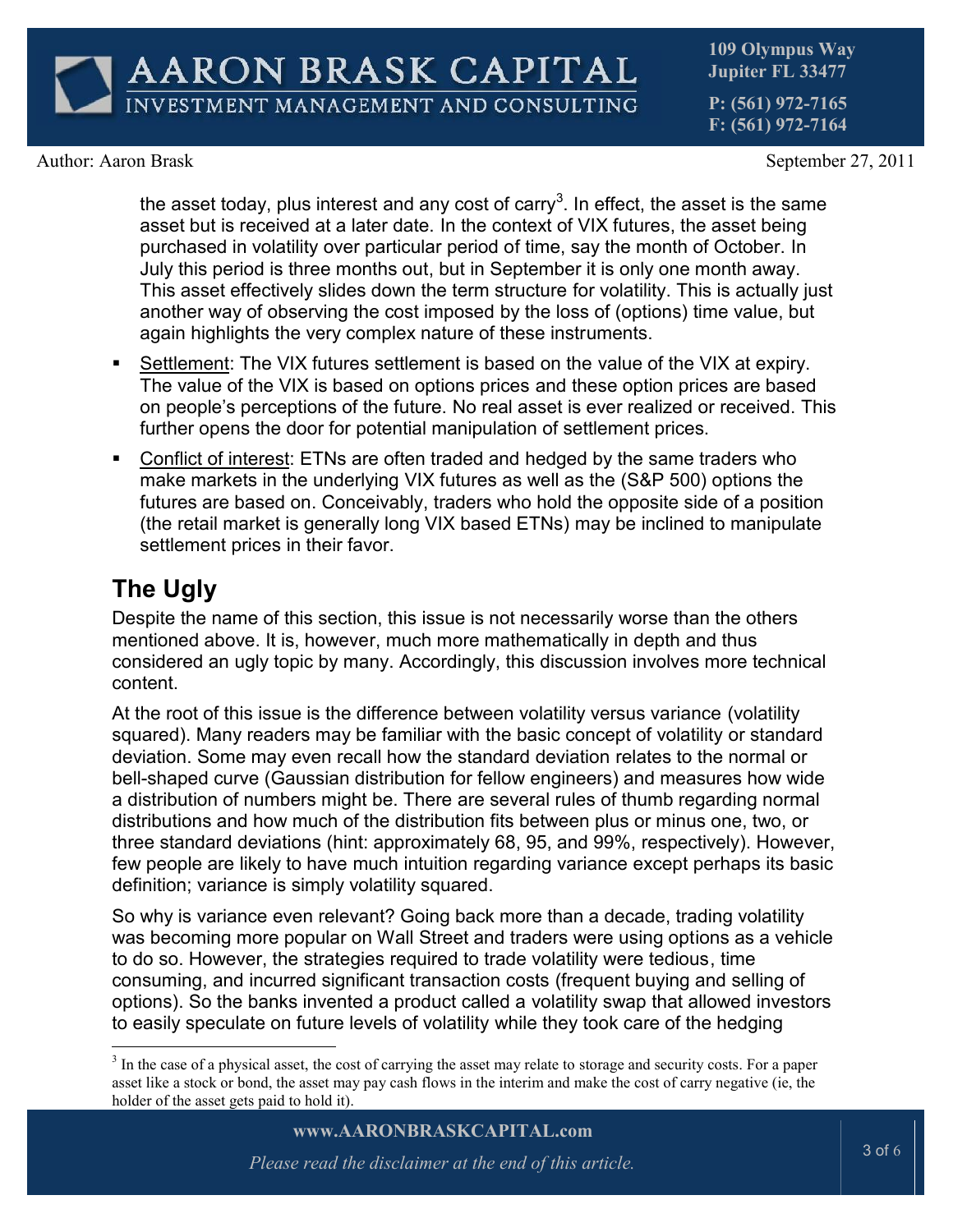**P: (561) 972-7165 F: (561) 972-7164**

Author: Aaron Brask September 27, 2011

details with their economy of scale. The result was that a client could buy (or sell) volatility over a specified period for a price. At the end of that period, if the volatility was higher, then the dealer would pay them the difference. If it was lower, the client owed the dealer the difference. It was that simple.

Example: A client buys \$100,000 units of volatility at 20% on a particular index. The contract starts that day and ends three months later. At the end of that period, the volatility is measured and turns out to be 24%. So the bank pays the client (24-20) x  $$100,000 = $400,000.$ 

After some investigation and research, the banks discovered that they could offer a similar product, variance swaps, that did not require all of the tedious work and expensive transaction costs<sup>4</sup>. Instead of speculating on a volatility figure like 20%, this contract was based on variance figures like 400 (for 20%<sup>2</sup>). Given the less intuitive feel for variance figures, variance swap contracts were generally quoted in terms of volatility swaps for convenience (ie, the client would specify a volatility level for the price and a vega exposure<sup>5</sup> (P&L per %-point of volatility).

Example: A client buys \$2,500 variance units at 400  $(20\%)^2$  on a particular index. The contract starts that day and ends three months later. At the end of that period, the volatility is measured and turns out to be 24%. So the variance is 576 (24%<sup>2</sup>) and the bank pays the client (576-400)  $\times$  \$2,500 = \$440,000.

As seen in the two examples above, the mathematics of the payoffs lead to different results (\$400K vs \$440K). More generally, it can be proven mathematically that the payoff of the variance swap is ALWAYS higher than the payoff for the volatility swap at the same price (ie, volatility level). If the volatility swap makes money, the variance swap would make more. If the volatility swap loses money, the variance swap would lose less. This is a critical difference between the volatility and variance payoffs.

This leads to an issue with volatility futures contracts based on the VIX. The calculation of the VIX is based off of a formula for variance. However, the futures contracts trade in terms of volatility. Accordingly, the VIX futures will always be worth less than the equivalent variance swaps (at the same price) since they always pay less.

We suspect the creators of the VIX futures based the product on volatility rather than variance because volatility figures are more familiar and intuitive than variance figures. Given all of the other complexities described above, forcing market participants to understand variance units might have made marketing the product too difficult. So the end result is a complex product that only professional traders can truly understand.

**www.AARONBRASKCAPITAL.com**

<sup>&</sup>lt;sup>4</sup> For an in depth mathematical discussion of this topic I suggest reading http://www.ederman.com/new/docs/gsvolatility\_swaps.pdf.

<sup>&</sup>lt;sup>5</sup> The variance units may be estimated by the desired vega divided by twice the volatility level.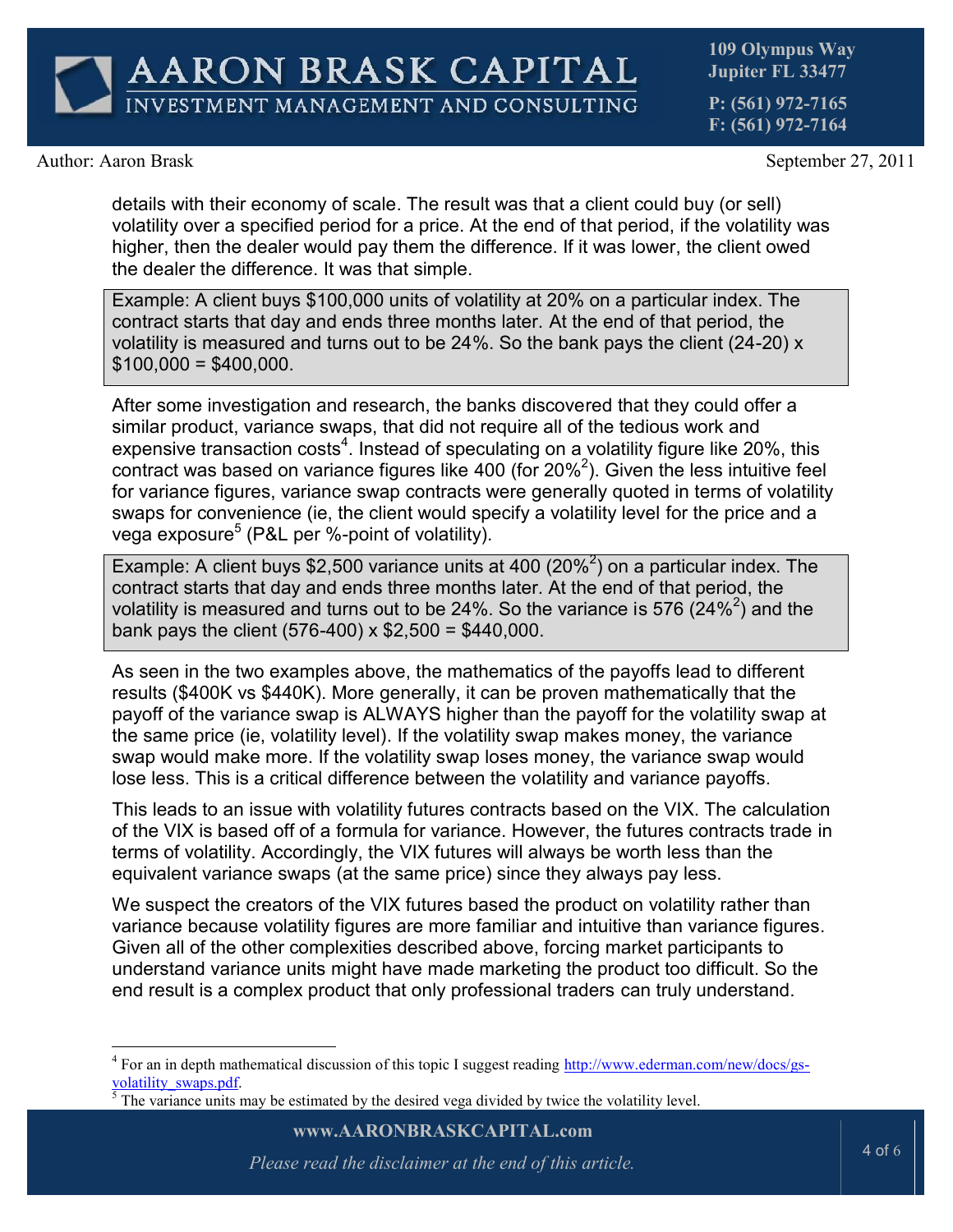**P: (561) 972-7165 F: (561) 972-7164**

Author: Aaron Brask September 27, 2011

#### **Conclusion**

Given the incredibly technical nature of VIX based products and their less apparent costs (constantly diminishing time value of options), we do not believe VIX based products are appropriate for most retail investor.

In our view, the Commodity Futures Trading Commission (CFTC) should not have allowed these products to reach the retail market. The CFTC used to claim that they would only allow new futures to be listed if they were based on tangible underlyings and added transparency to the markets. While we could no longer find these stipulations on the CFTC website, they do still maintain that futures should not be susceptible manipulation. We find that futures based on the VIX fail all of these tests.

Investors interested in hedging their portfolios should consider various strategies to do so. Diversification is a good starting point, for example. However, for more advanced strategies that involve options or the VIX, we strongly suggest consulting a qualified advisor that has experience with these instruments and can find suitable solution.